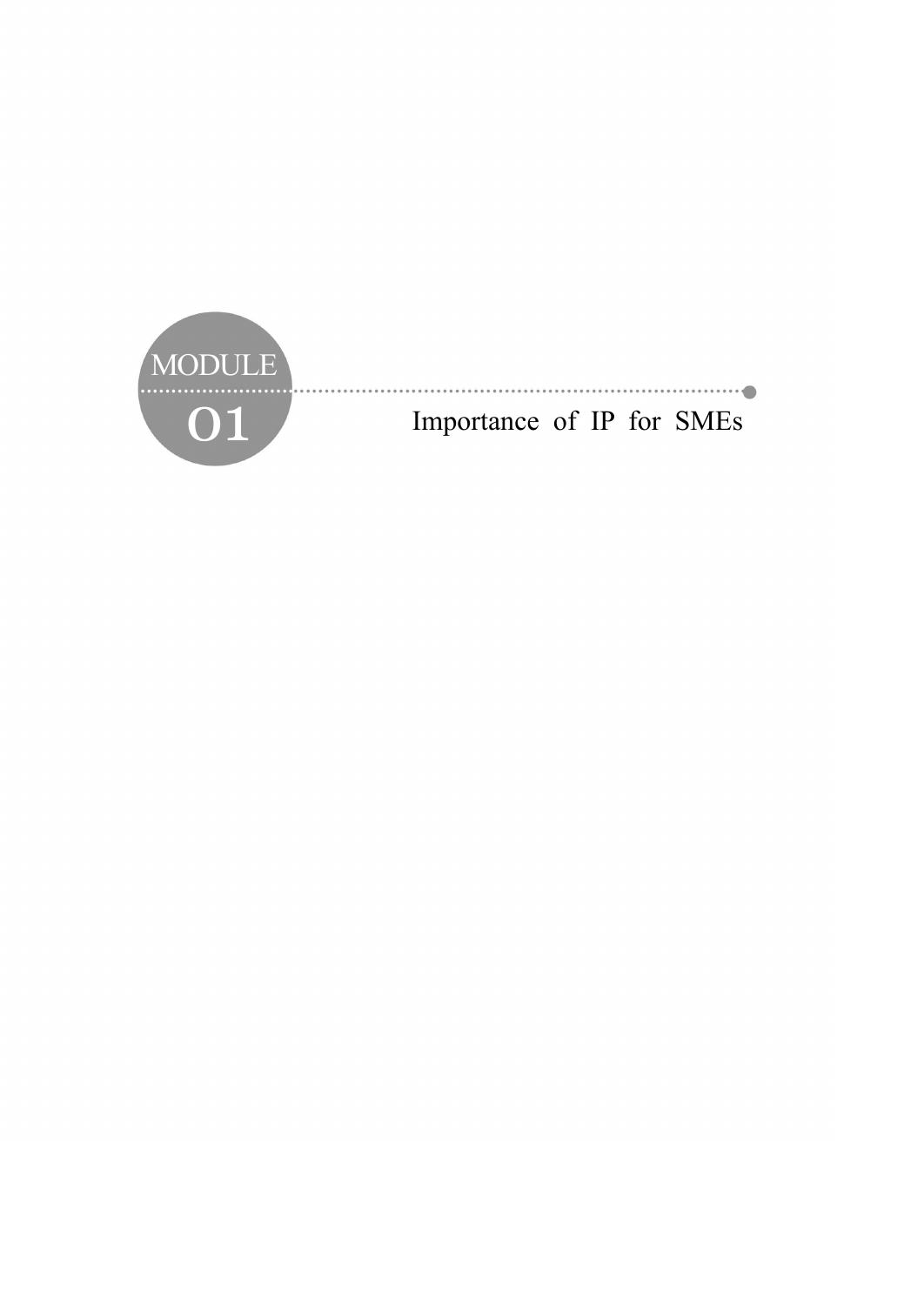# MODULE 01. Importance of IP for SMEs

## **OUTLINE**

**LEARNING POINT 1: IP is all around us LEARNING POINT 2: Why is IP relevant to your SME? LEARNING POINT 3: IP as a business asset LEARNING POINT 4: The value of IP assets LEARNING POINT 5: Auditing your IP**

## **LEARNING OBJECTIVES**

- 1. You understand how IP relates to business.
- 2. You use IP effectively as a business asset.
- 3. You understand the importance of IP audit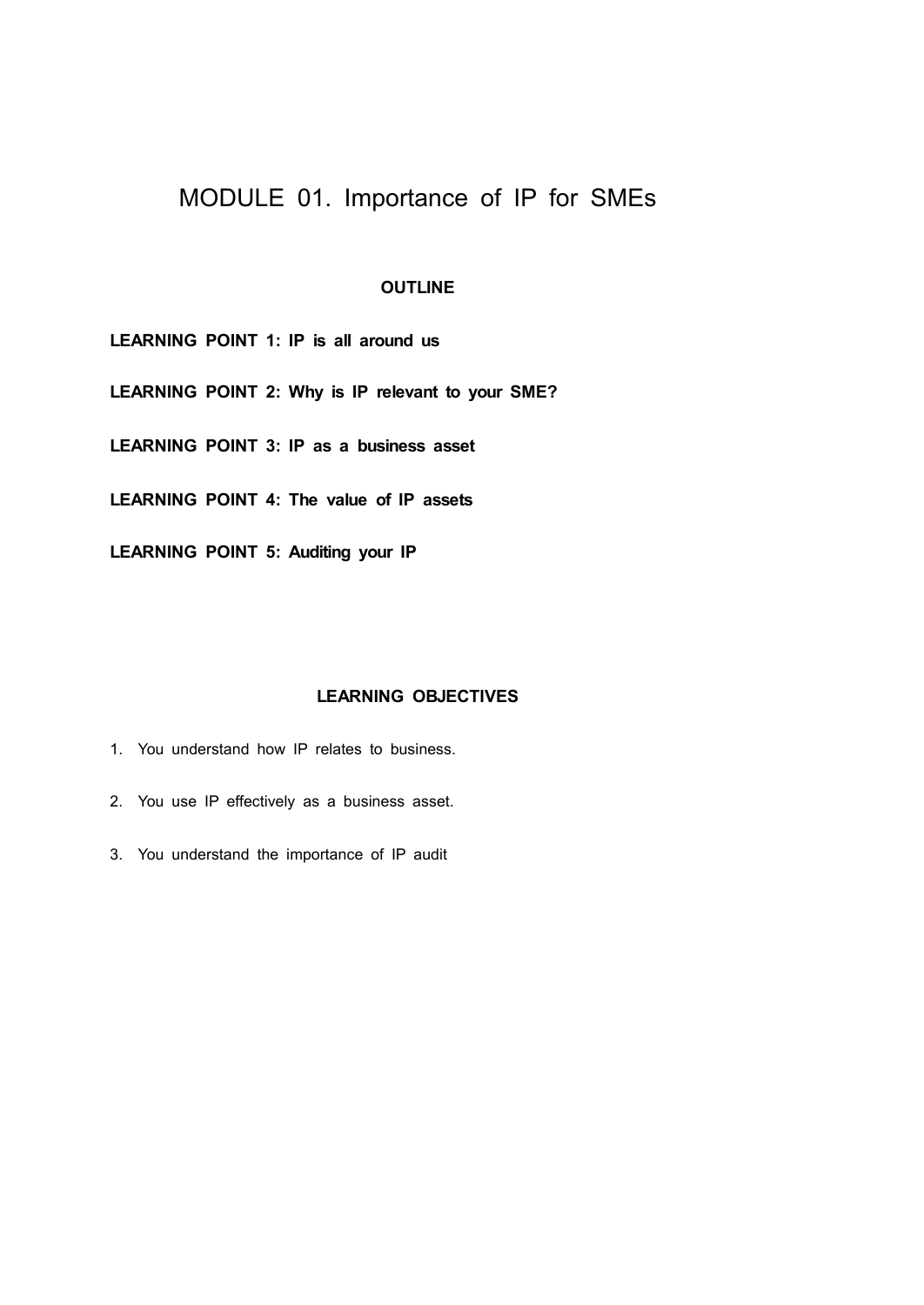#### **LEARNING POINT 1: IP is all around us**

IP is all around us. Every product or service that we use in our daily lives is the result of a long chain of big or small innovation, such as new designs, or improvements that make a product look or function better. We can easily find IP in almost every product like a ballpoint pen or a MP3 player.

### 1. BALLPOINT PEN

 Ladislao Biro's famous patent on ballpoint pens was in many ways a breakthrough. But, like him, many others have improved the product and its designs and legally protected their improvements through the acquisition of IP rights.

 The trademark on your pen is also intellectual property, and it helps the producer to market the product and develop a loyal clientele. And this would be the case with almost any product or service in the marketplace.

## 2. MP3 PLAYER

 Patent protection is likely to have been obtained for various technical parts of a MP3 player. Its design may be protected by industrial design rights. The brand name is most probably protected by a trademark. And the music played in the MP3 player is (or has been) protected by copyright.

## **LEARNING POINT 2: Why is IP relevant to your SME?**

Along with human creativity and inventiveness, intellectual property is all around us. Every product or service that we use in our daily lives is the result of a long chain of big or small innovations, such as changes in designs, or improvements that make a product look or function the way it does today. Take a simple product. For example, a pen. Ladislao Biro's famous patent on ballpoint pens was in many ways a breakthrough. But, like him, many others have improved the product and its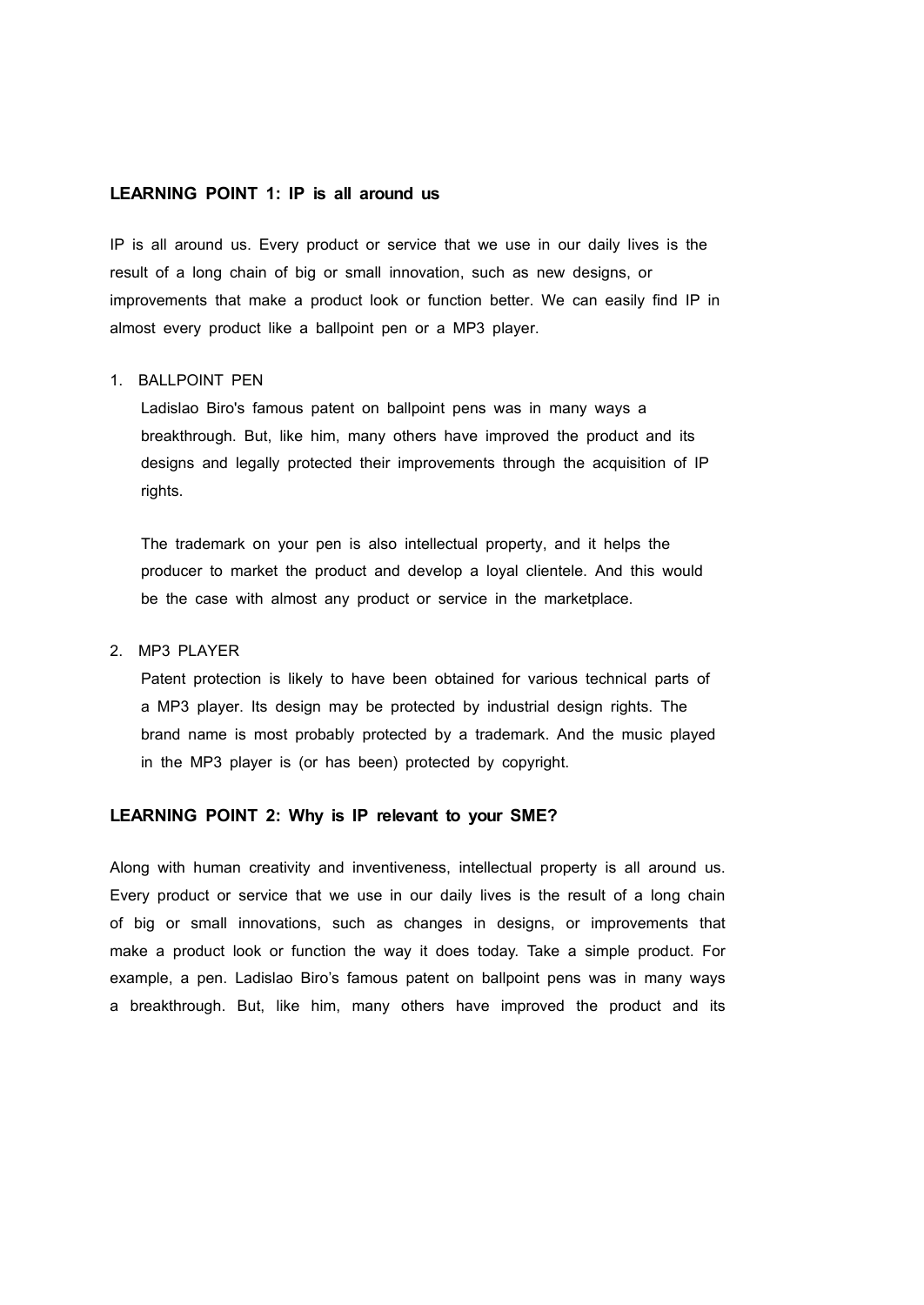designs and legally protected their improvements through the acquisition of IP rights. The trademark on your pen is also intellectual property, and it helps the producer to market the product and develop a loyal clientele.

And this would be the case with almost any product or service in the marketplace. Take a CD player. Patent protection is likely to have been obtained for various technical parts of a CD player. Its design may be protected by industrial design rights. The brand name is most probably protected by a trademark and the music played in the CD player is (or has been) protected by copyright.

#### So, How Does this Affect Your Business?

Regardless of what product your enterprise makes or what service it provides, it is likely that it is regularly using and creating a great deal of intellectual property. This being the case, you should systematically consider the steps required for protecting, managing and enforcing it, so as to get the best possible commercial results from its ownership. If you are using intellectual property that belongs to others, then you should consider buying it or acquiring the rights to use it by taking a license in order to avoid a dispute and consequent expensive litigation.

Almost every SME has a trade name or one or more trademarks and should consider protecting them. Most SMEs will have valuable confidential business information, from customers' lists to sales tactics that they may wish to protect. A large number would have developed creative original designs. Many would have produced, or assisted in the publication, dissemination or retailing of a copyrighted work. Some may have invented or improved a product or service.

In all such cases, your SME should consider how best to use the IP system to its own benefit. Remember that IP may assist your SME in almost every aspect of your business development and competitive strategy: from product development to product design, from service delivery to marketing, and from raising financial resources to exporting or expanding your business abroad through licensing or franchising.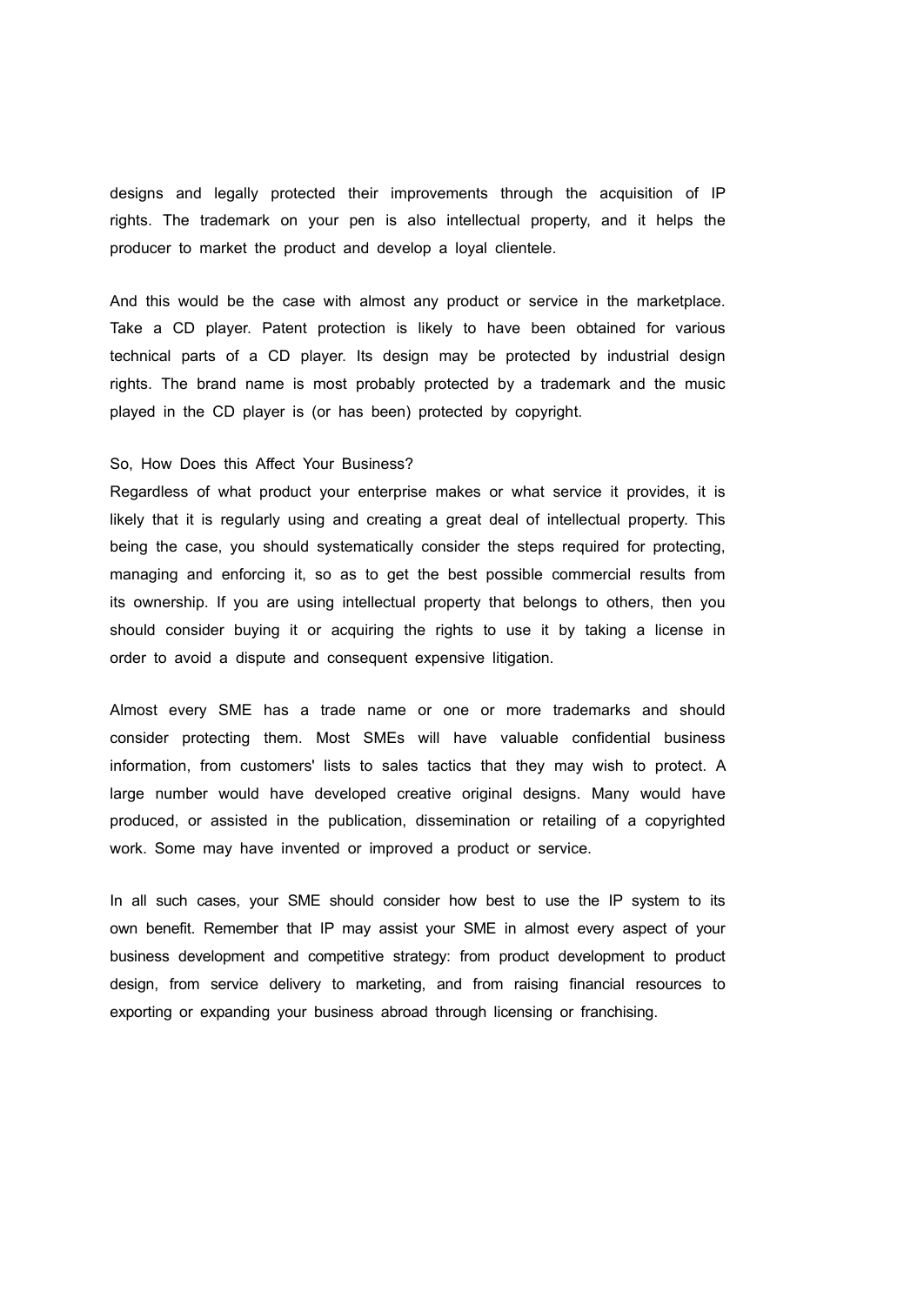To find out how all this and many other things may happen, follow through the pages of this web site and discover the world of intellectual property and the opportunities it offers to your SME.

#### **LEARNING POINT 3: IP as a business asset**

An enterprise's assets may be broadly divided into two categories: physical assets ‐ including buildings, machinery, financial assets and infrastructure ‐ and intangible assets ‐ ranging from human capital and know‐how to ideas, brands, designs and other intangible fruits of a company's creative and innovative capacity. Traditionally, physical assets have been responsible for the bulk of the value of a company, and were considered to be largely responsible for determining the competitiveness of an enterprise in the market place. In recent years, the situation has changed significantly. Increasingly, and largely as a result of the information technologies revolution and the growth of the service economy, companies are realizing that intangible assets are often becoming more valuable than their physical assets.

In short, large warehouses and factories are increasingly being replaced by powerful software and innovative ideas as the main source of income for a large and growing proportion of enterprises worldwide. And even in sectors where traditional production techniques remain dominant, continuous innovation and endless creativity are becoming the keys to greater competitiveness in fiercely competitive markets, be it domestic or international. Intangible assets are therefore taking center stage and SMEs should seek how to make best use of their intangible assets.

One crucial way of doing so is by legally protecting intangible assets and, where they meet the criteria for intellectual property protection, acquiring and maintaining IP rights. IP rights may be acquired in particular for the following categories of intangible assets: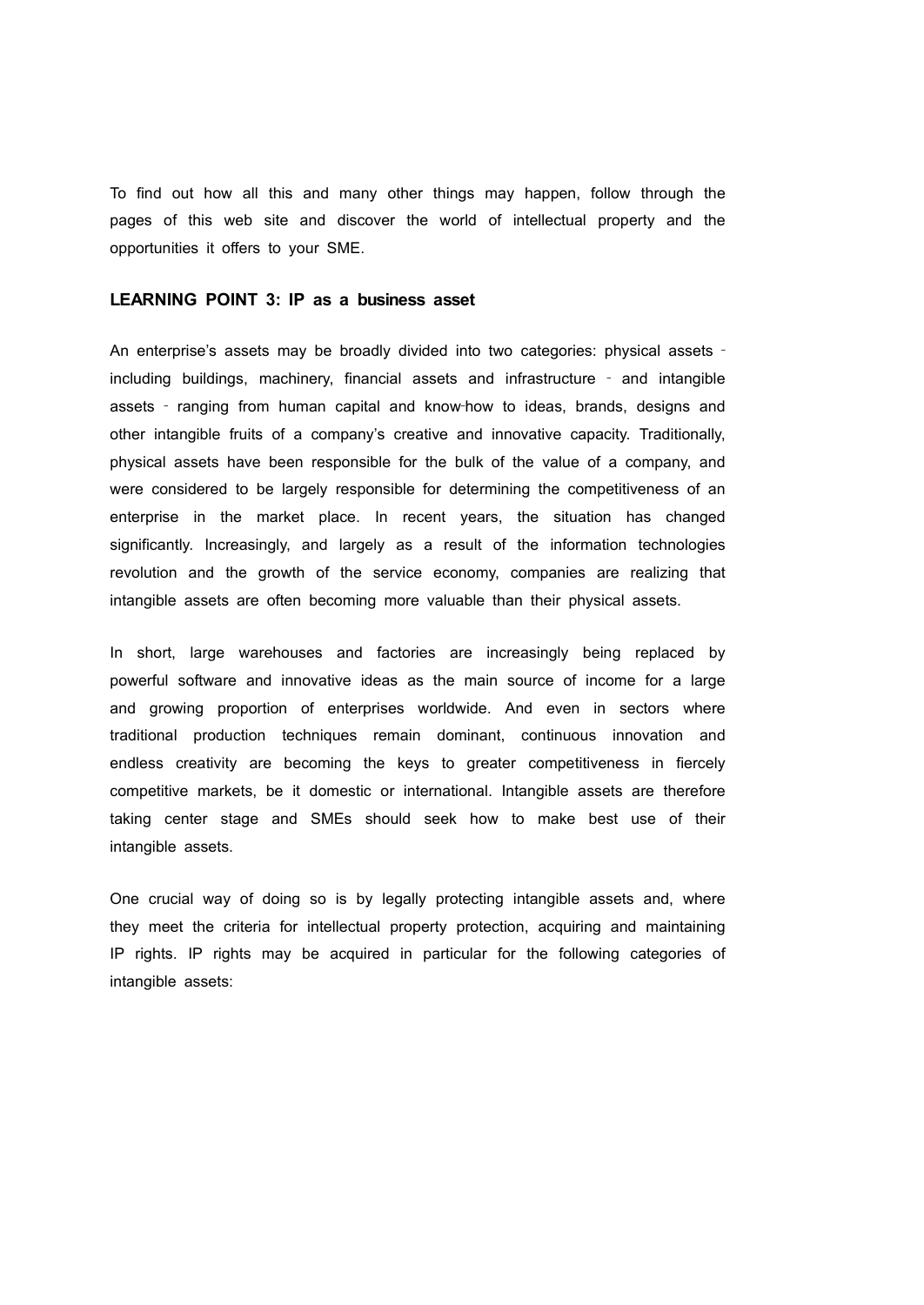- (1) Innovative products and processes (through patents and utility models); Patent and Utility model
- (2) Cultural, artistic and literary works including, in most countries, also for computer software and compilation of data (through copyright and related rights protection); Trademark, Collective mark, Certification mark, in some cases, Geographical indications
- (3) Creative designs, including textile designs (through industrial design rights); Industrial design
- (4) Distinctive signs (mostly through protection of trademarks including collective and certification marks, but in some cases through geographical indications); Trade secrets
- (5) Microchips (through protection of layout‐designs or topographies of integrated circuits); Copyright and Related rights
- (6) Denominations for goods of a given quality or reputation attributable to the geographical origin (through protection of geographical indication); Geographical indication
- (7) Trade secrets (through protection of undisclosed information of commercial value): Protection of layout-designs or topographies of integrated circuits.

#### **Learn more: IP Protection as an investment**

Making the right investments is crucial for enhancing the market value of your SME. Investing in equipment, property, product development, marketing and research can strongly enhance your company's financial situation by expanding its asset base and increasing future productivity. Acquiring intellectual property may have a similar effect. Markets will value your company on the basis of its assets, its current business operations and expectations of future profits. Expectations for future profit may be considerably affected by the acquisition of key patents.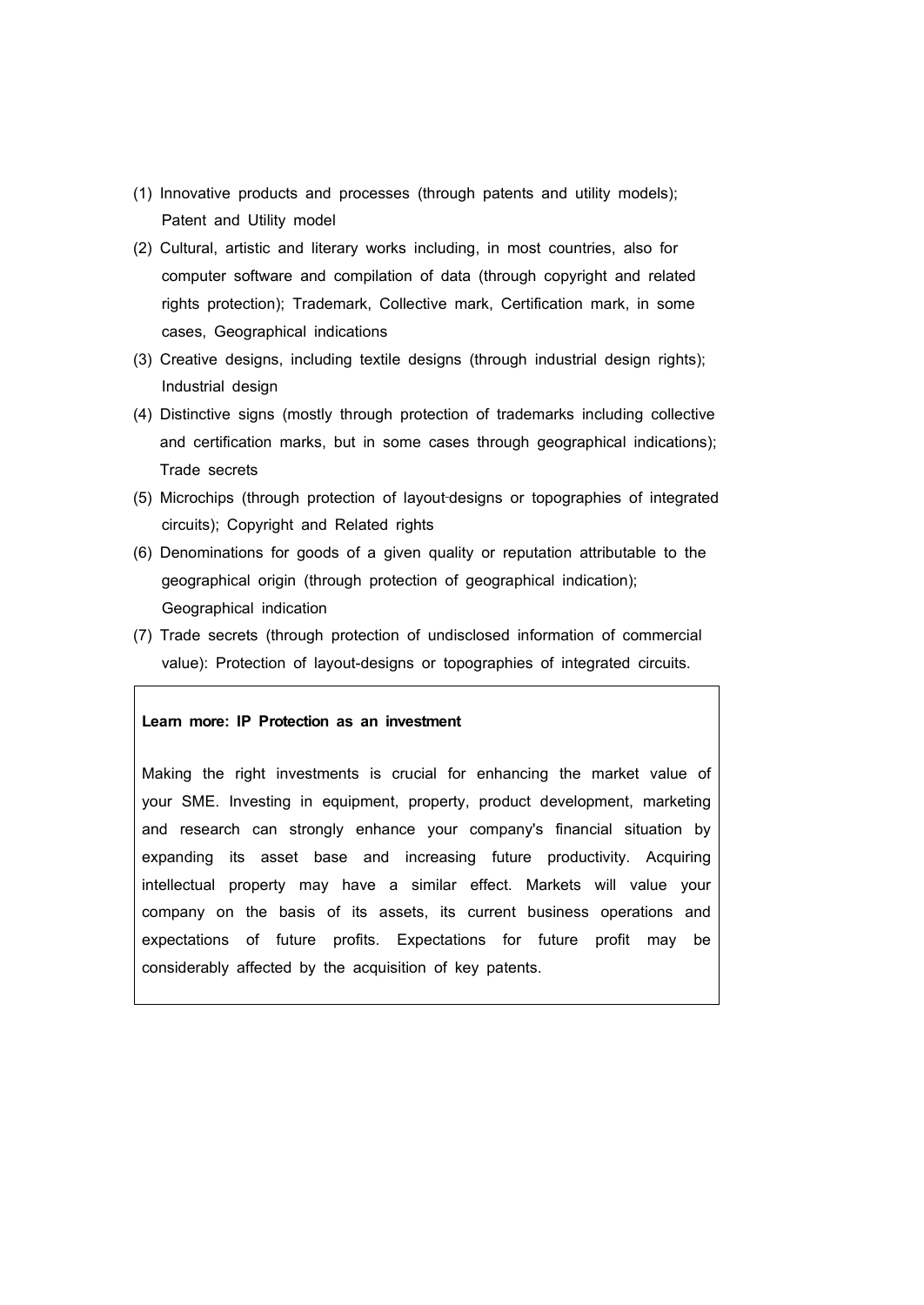There are numerous examples of SMEs that have seen their market value increase overnight as a result of their acquisition of important patents in key technologies. Similarly, a good trademark with a good reputation among consumers may also enhance your company's current value and may decisively contribute to making your company's products and services more attractive to consumers.

Investment in developing a good IP portfolio is, therefore, much more than a defensive act against potential competitors. It is a way of increasing your company's market value and improving future profitability.

## **LEARNING POINT 4: The value of IP assets**

A crucial point about legal protection of intellectual property is that it turns intangible assets into exclusive property rights, albeit for a limited period of time. It enables your SME to claim ownership over its intangible assets and exploit them to their maximum potential. In short, IP protection makes intangible assets "a bit more tangible" by turning them into valuable exclusive assets that can often be traded in the market place.

If the innovative ideas, creative designs and powerful brands of your SME are not legally protected by IP rights, then these may be freely and legally used by any other enterprise without limitation. However, when they are protected by IP rights, they acquire concrete value for your enterprise as they become property rights which cannot be commercialized or used without your authorization.

Increasingly, investors, stock market brokers and financial advisors are becoming aware of this reality and have begun to value IP assets highly. Enterprises worldwide are also more and more acknowledging the value of their IP assets, and, on occasions, have included them in their balance sheets. Many enterprises, including SMEs, have begun to undertake regular technology and IP audits. In a number of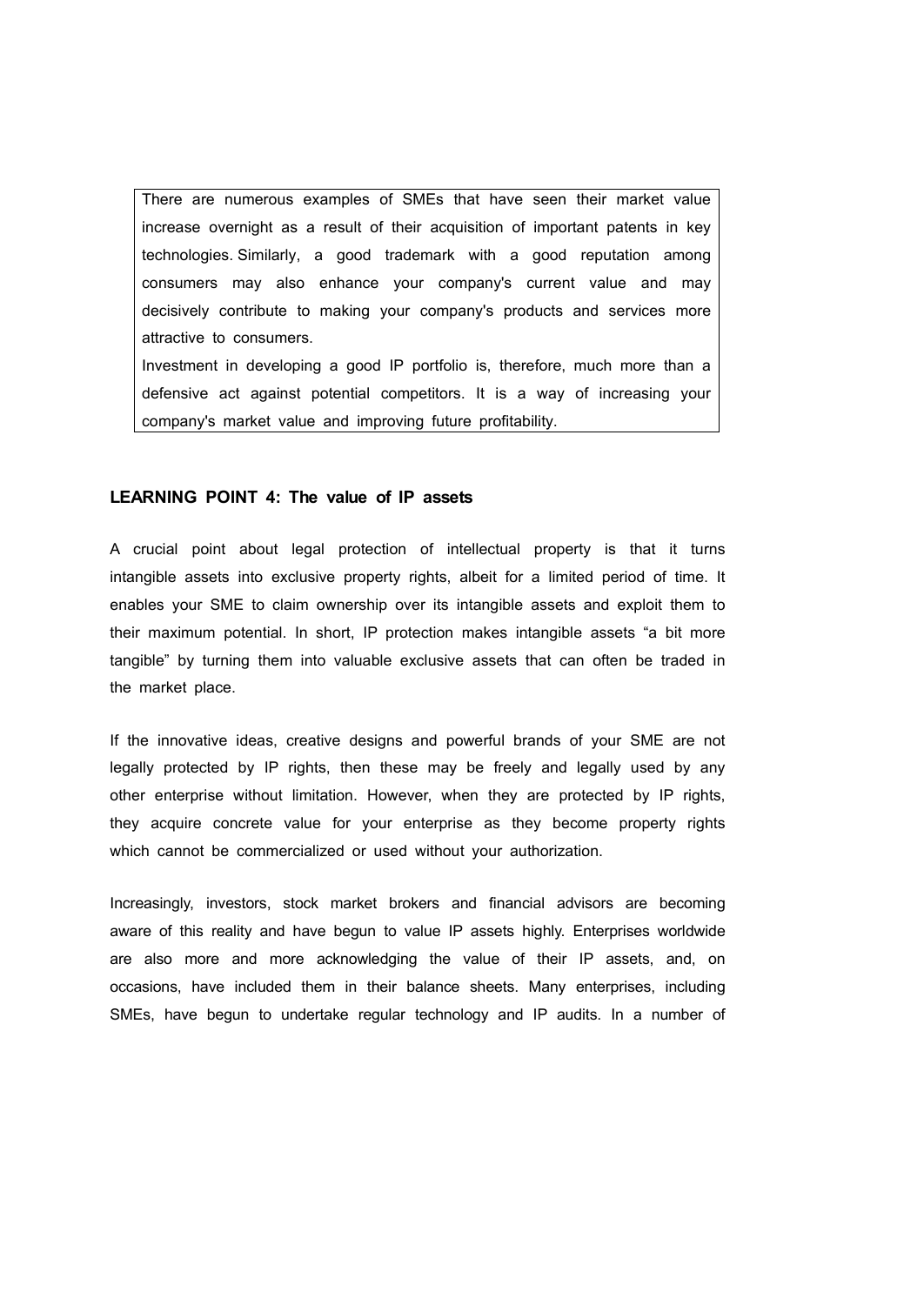cases, enterprises have realized that their IP assets are in fact worth more than their physical assets. This is often the case for companies operating in knowledge‐ intensive and highly innovative sectors, or companies with a well-known brand name.

(1) Strong market position and competitive advantage

 IP gives enterprises the exclusive right to prevent others from commercially using a product or service, thereby reducing competition for their innovative product and enabling the enterprise to establish its position in the market as a pre-eminent player.

(2) Higher profit or returns on investment

 If your enterprise has invested a significant amount of money and time in R&D, using the tools of the IP system is important to recover your R&D investments and obtain higher returns on your investments.

- (3) Additional income from licensing or selling (assigning) IP IP owner may chose to license or sell the rights to other enterprises in exchange for lump sum payments or royalties, in order to generate additional income for the enterprise.
- (4) Creating bargaining power

 Owning IP assets that are of interest to others may be useful when you are seeking authorization to use the IP assets of others. In such cases, enterprises often negotiate cross-licensing agreements, which are agreements by which each side authorizes the other enterprise to use its IP assets in the manner specified in the licensing contract.

 (5) Enhanced ability to acquire finance at reasonable rates of interest In some circumstances, enterprises seeking to commercialize a new technology may be able to more easily raise capital, based on their IP assets, for example, by including information about their IP assets in their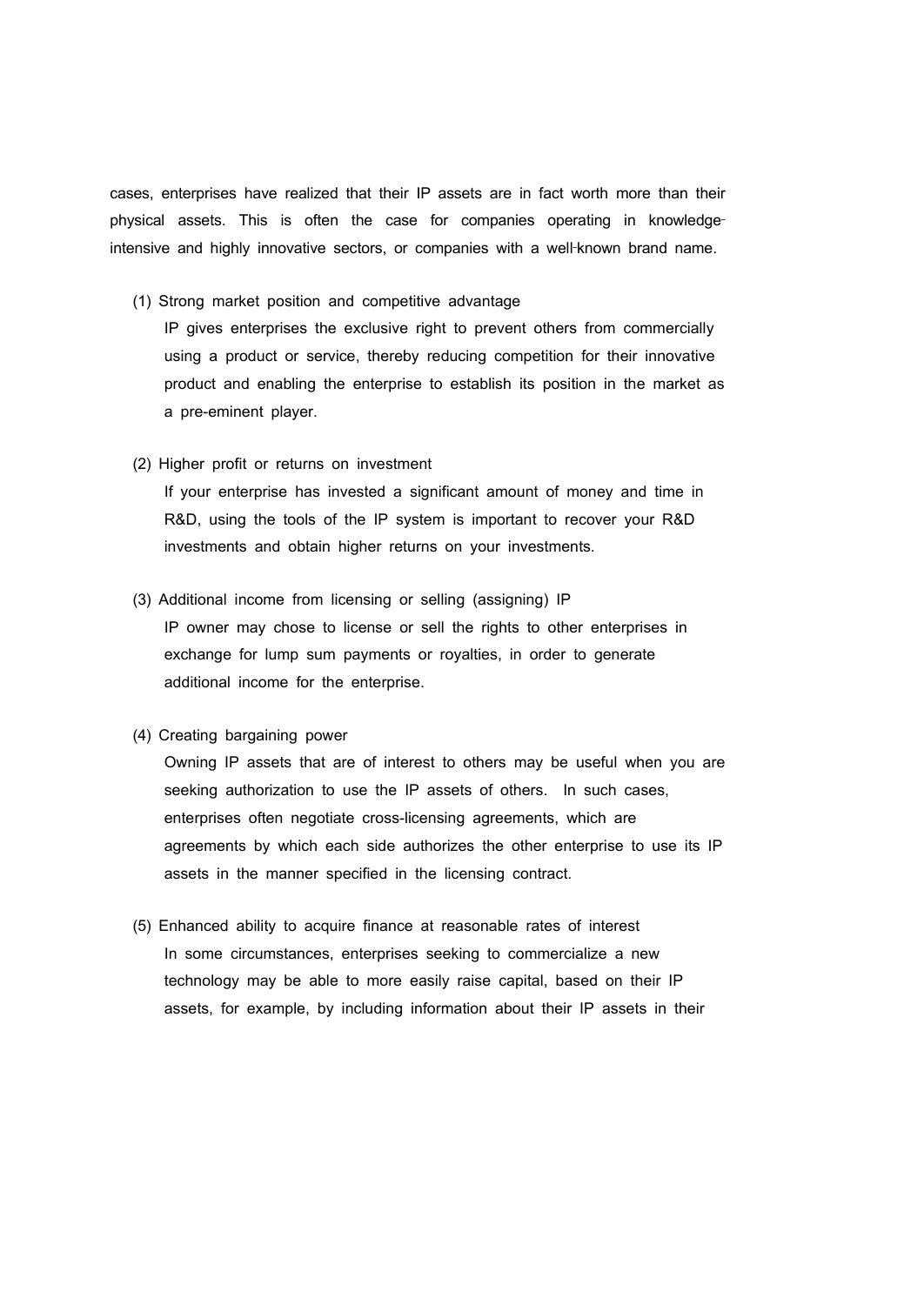business plans while approaching investors, financial institutions, government agencies, etc.

- (6) Credibly threaten or take action against imitators and free-riders To effectively carve out the exclusivity provided by an IP asset, it may occasionally be necessary to litigate, or at least to threaten to litigate with enterprises that are infringing on your rights. Owning IP assets will improve your enterprise's ability to take successful legal action against imitators and free-riders.
- (7) Positive image for your enterprise

 Business partners, investors and shareholders may perceive IP portfolios as a demonstration of the high level of expertise, specialization and technological capacity within your enterprise. This may prove useful for raising funds, finding business partners and raising your enterprise's profile and market value.

#### **LEARNING POINT 5: Auditing your IP**

One way your SME may acquire a better position to capitalize on the potential benefits of its IP assets and extract their full value is by conducting an IP audit. Ideally, this should be done by professional IP auditors, but often a preliminary IP audit may be done within your company. This entails identifying, monitoring, valuing your SME's IP assets so as to make sure that you are making the most out of them. By doing so, your SME would be able to make informed decisions when it comes to:

#### (1) Acquiring IP assets

 Knowledge of your enterprise's intellectual property and of its value will assist you in deciding which type of IP rights to acquire and maintain, and how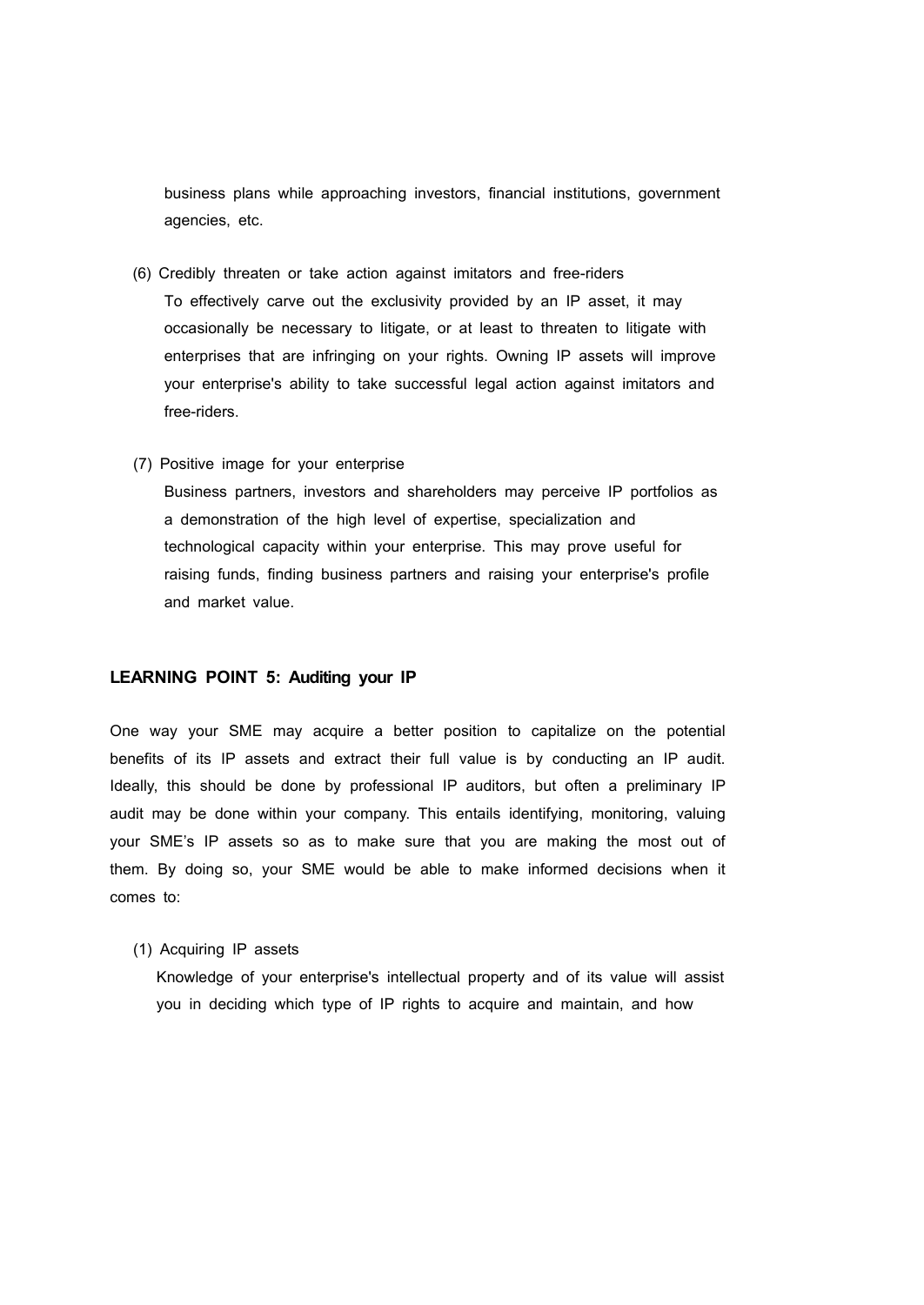best to manage the IP assets of your SME.

 The value of your enterprise maybe considerably be affected by the acquisition of key IP rights.

(2) Mergers and acquisitions

 An IP audit can identify all the company's IP portfolio and help to find strengths and weaknesses of IP assets. That allows the company to obtain potential area and targets to acquire specific technology.

 Once toe potential targets are identified, the company can narrow down the choices and decide which one of the companies is the best acquisition target in order to strengthen its competitiveness and keep competitors out of market. The successful M&A can lead to a significant increase in the value of your SME.

(3) Licensing

 SME can increase its cash flow (revenue) and marketing power by licensing out its IP rights to a third party.

 An IP audit will assist your SME in determining the value of your own IP in order to obtain maximum benefit from license agreements. The revenue resulting from there has the potential of increasing the market value of your SME.

(4) Collateral

 A well-structured IP portfolio can also be used as collateral. In such cases lenders will use your IP assets to determine the credit worthiness of your SME.